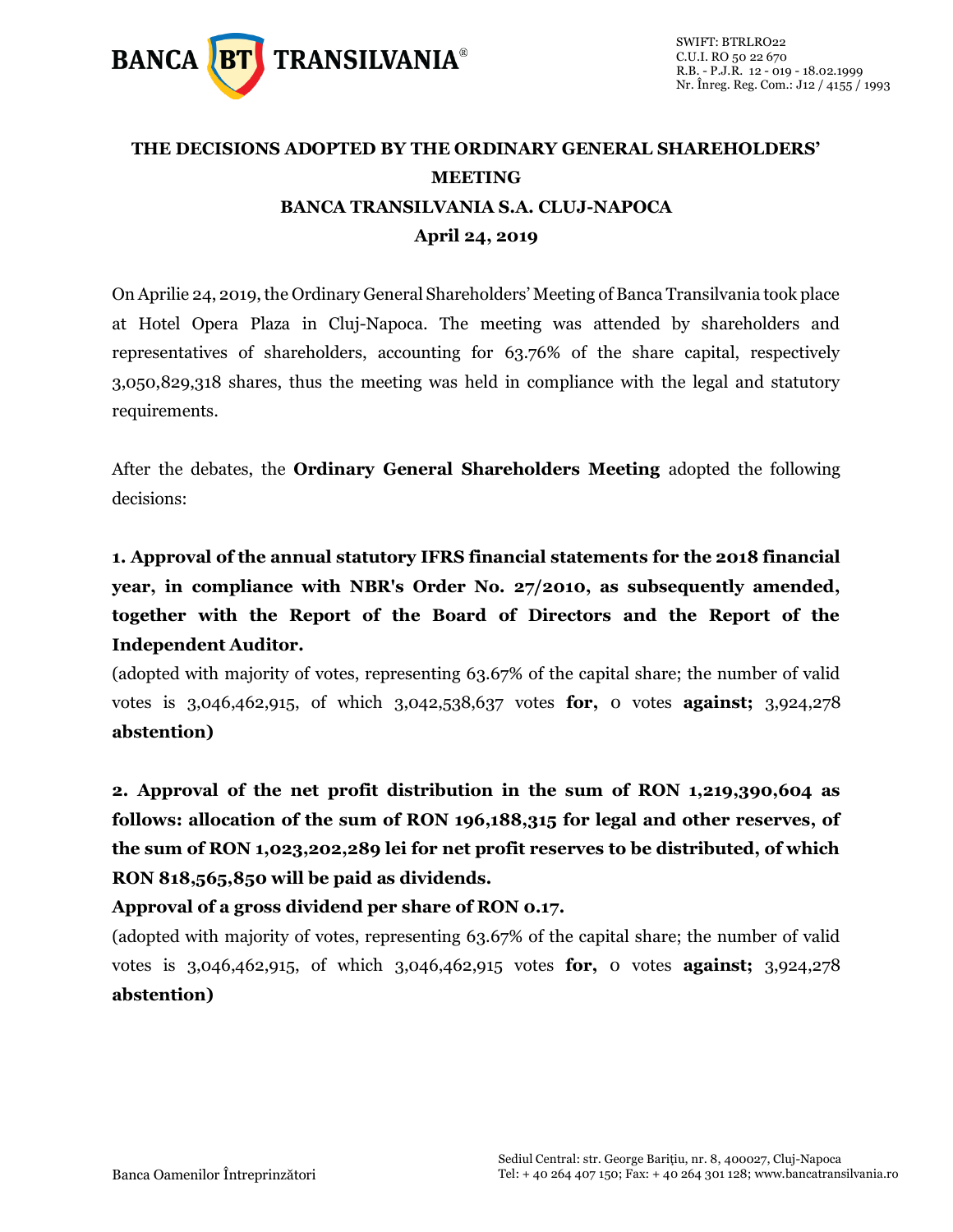

#### **3. Approved discharge of directors for 2018.**

(adopted with majority of votes, representing 63.67% of the capital share; the number of valid votes is 3,046,462,915, of which 3,023,403,247 votes **for,** 15,596,000 votes **against;** 7,463,668 **abstention)**

### **4. Approval of the revenue and expenditure budget and the investment plan for 2019 (business plan for 2019).**

(adopted with majority of votes, representing 63.67% of the capital share; the number of valid votes is 3,046,462,915, of which 2,985,153,552 votes **for,** 0 votes **against;** 61,309,363 **abstention)**

# **5. Maintaining the directors' remuneration for 2019, including the maximum cap of additional remunerations (fixed and variable) granted to directors and managers.**

(adopted with majority of votes, representing 63.67% of the capital share; the number of valid votes is 3,046,462,915, of which 2,158,840,235 votes **for,** 706,200,124 votes **against;** 181,422,556 **abstention)**

**6. Approval of the date of June 5th, 2019 as the registration date and of the ex date – June 4th, 2019, for the identification of the shareholders who will benefit from the results of the Ordinary GMS and to whom the effects of the Ordinary GMS Decisions are applicable, including but not limited to the identification of the shareholders who will benefit from dividends.**

(adopted with majority of votes, representing 63.67% of the capital share; the number of valid votes is 3,046,462,915, of which 3,046,462,915 votes **for,** 0 votes **against;** 0 **abstention**)

### **7. Approval of the date of June 14th, 2019 as the payment date for dividend distribution.**

(adopted with majority of votes, representing 63.67% of the capital share; the number of valid votes is 3,046,462,915, of which 3,046,462,915 votes **for,** 0 votes **against;** 0 **abstention**)

**8. Approval of the mandates for the Board of Directors and for its individual members to carry out the decisions adopted by the Ordinary General Meeting of Shareholders.**